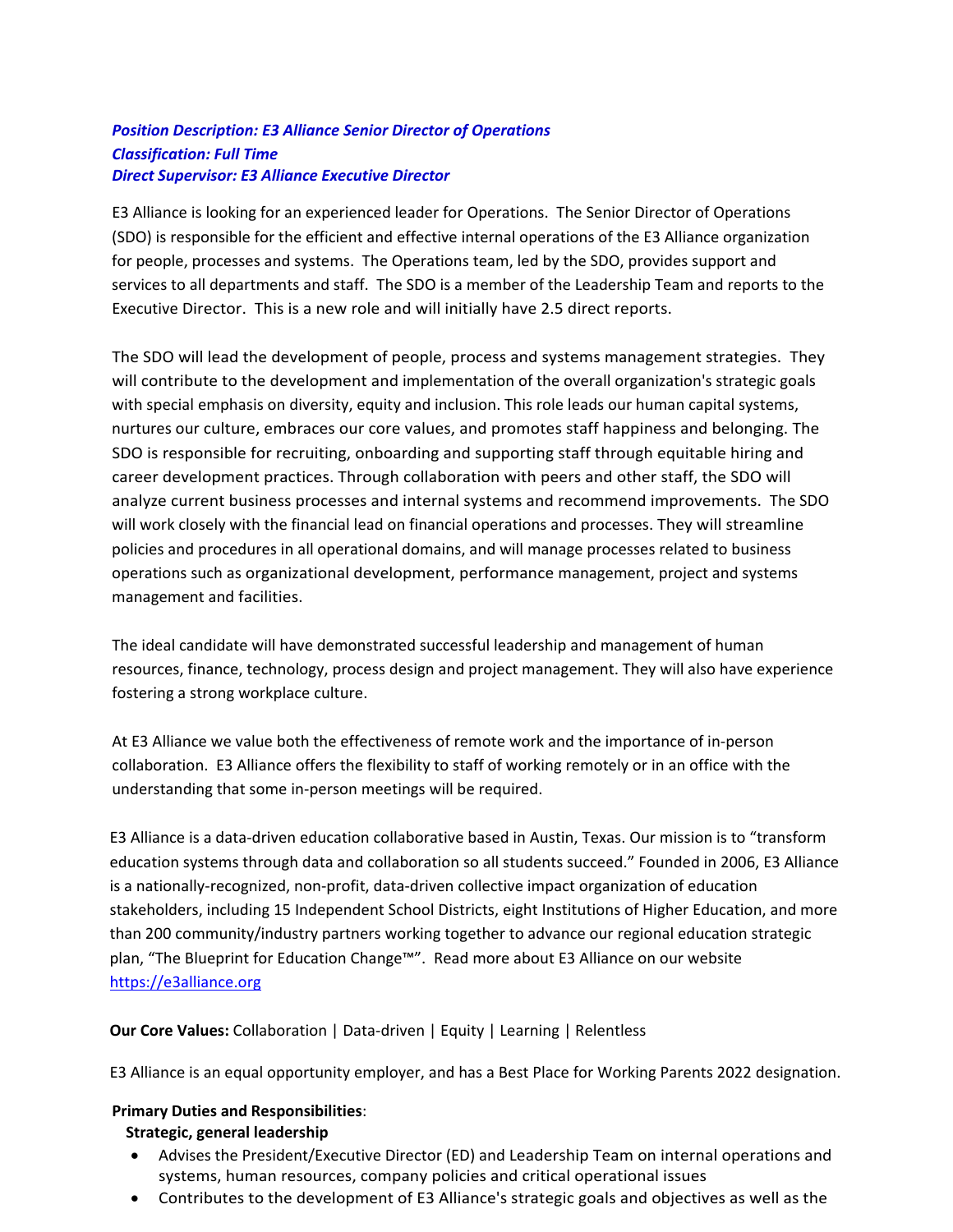overall management of the organization

• Prepares reports and presentation materials for Board of Directors meetings

## **Culture & People**

- Promotes a culture rooted in our core values and centered on all staff feeling welcome and valued
- Monitors culture through surveys, observations and discussion and recommends actions to reinforce positives and address opportunities
- Oversees recruiting, hiring, onboarding and staff support processes
- Develops and executes strategies for staff training and professional development, ensuring all staff have the opportunity to learn and grow
- Mentors and develops staff using a supportive and collaborative approach: assigns accountabilities; sets objectives; establishes priorities; and monitors and evaluates results
- Establishes annual schedules, templates, training materials and leads E3's performance management processes including goal-setting, periodic reviews, check-ins, and 360 surveys

## **Operations/Processes and Systems**

- Provides structure, protocols and expertise to guide sound organizational practices for internal operations and systems
- Drafts and/or reviews vendor and contractor agreements
- Maintains and enhances internal dashboard that provides visibility to organizational objectives and performance metrics
- Oversees the data systems team which provides data systems and technology tool implementation and support
- Owns the roadmap and oversees development of E3's public-facing educational data site and collaborates with the Research and Communications teams on updates and enhancements
- Identifies and implements systems and processes to assist staff with efficiency and effectiveness of responsibilities, such as project management tools and processes and systems to enhance operational efficiencies

#### **Finance and Accounting**

- Understands financial accounting principles for non-profits including grant accounting, budgeting and reporting and can read financial statements
- Manages department budget and spending

#### **Facilities**

- Develops plans and policies for using offices, meeting rooms and common space that maximizes the effectiveness of in-person work activities
- Handles acquisition and/or disposal of office furniture and equipment as well as internet and other support contracts as needed.
- Other duties as assigned

## **Desired Qualifications:**

- Bachelor's degree in Business or Management
- Minimum 8 years' experience in a leadership role in operations, human resources, finance, and/or IT
- Experience with project and change management especially related to the implementation of new policies, processes and systems
- Dedicated to equity and inclusion, and helping lead continued commitment to DEIB principles and practices across the organization